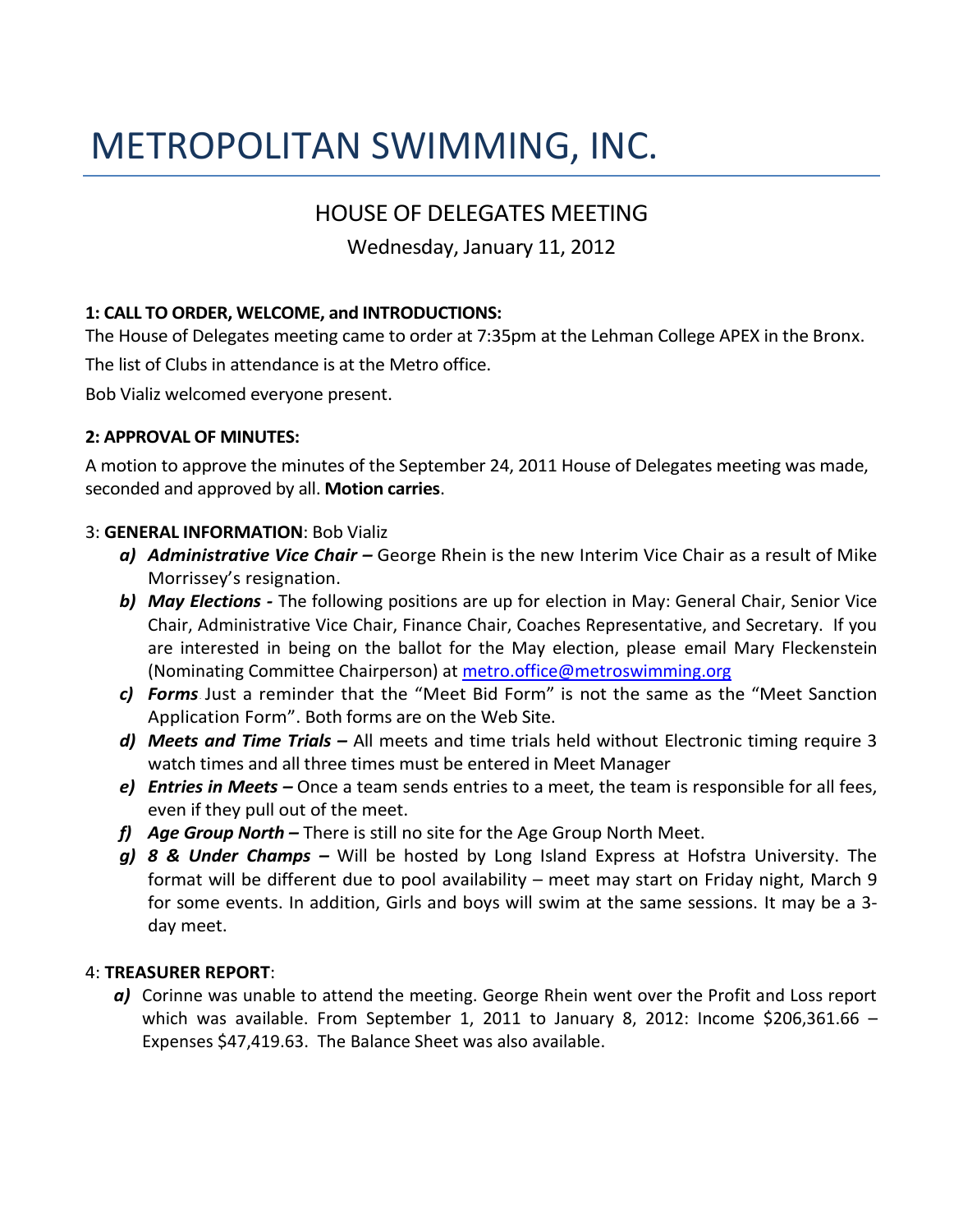b) George announced that there will be a Finance Committee Meeting on Saturday, January 21<sup>st</sup>. Time and location TBA

#### 5: **TECHNICAL PLANNING**: David Ellinghaus

- *a)* Long Course Championships:
	- a. Senior Mets July 19-22 LIAC may be able to provide the NCAC at Eisenhower Park we will ask Martin Zwiren to keep those dates available in case NCAC does not work out.
	- b. Junior Olympics July 27-29 1 bid from LIAC to host it at NCAC (they hope to have a signed contract by May  $1<sup>st</sup>$ ) – Backup Bid from Condors to host it at Felix Festa if NCAC does not work out.
- **b)** Long Course Meets Bids:
	- a. The tentative Long Course Calendar is attached on page 3.

#### 6: **OLD BUSINESS** – none

#### 7: **NEW BUSINESS** – none

#### 8: **ADJOURNMENT**:

A motion to adjourn the meeting was made, seconded and approved by all. Meeting adjourned at 7:55pm

Respectfully submitted Monique Grayson

January 18, 201